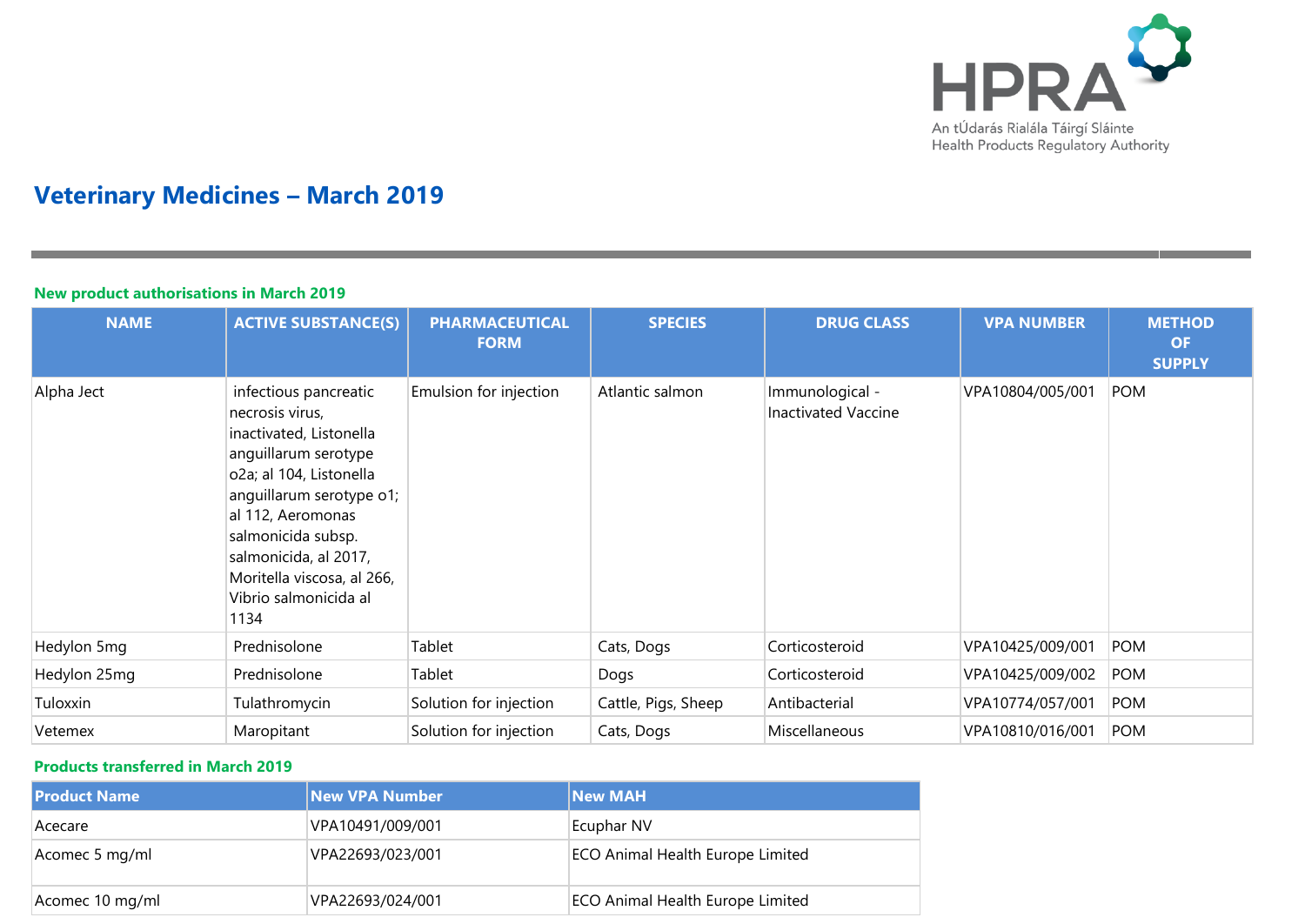

| Alfaxan                                                                                | VPA22751/001/001 | Jurox (Ireland) Limited             |
|----------------------------------------------------------------------------------------|------------------|-------------------------------------|
| Alfaxan Multidose 10 mg/ml solution<br>for injection for dogs, cats and pet<br>rabbits | VPA22751/002/001 | Jurox (Ireland) Limited             |
| Alfaxan Multidose 10 mg/ml solution<br>for injection for dogs and cats                 | VPA22751/003/001 | Jurox (Ireland) Limited             |
| Animec                                                                                 | VPA22693/008/001 | ECO Animal Health Europe Limited    |
| Aqupharm 1                                                                             | VPA10491/010/001 | Ecuphar NV                          |
| Aqupharm 11                                                                            | VPA10491/011/001 | Ecuphar NV                          |
| Beaphar Insecticidal Dog Shampoo                                                       | VPA10455/004/001 | Beaphar B.V.                        |
| Beaphar Pump Action Flea Spray                                                         | VPA10455/005/001 | Beaphar B.V.                        |
| Benazecare Flavour 5 mg                                                                | VPA10491/006/001 | Ecuphar NV                          |
| Benazecare Flavour 20 mg                                                               | VPA10491/006/002 | Ecuphar NV                          |
| <b>Bimectin</b>                                                                        | VPA22693/019/001 | ECO Animal Health Europe Limited    |
| Buprecare                                                                              | VPA10491/004/001 | Ecuphar NV                          |
| <b>Buprecare Multidose</b>                                                             | VPA10491/004/002 | Ecuphar NV                          |
| Cartrophen Vet                                                                         | VPA22748/001/001 | Maperath Herbal Limited             |
| Cefaseptin                                                                             | VPA10983/044/001 | Vetoquinol Ireland Limited          |
| Cephacare flavour 50 mg                                                                | VPA10491/005/001 | Ecuphar NV                          |
| Cephacare flavour 250 mg                                                               | VPA10491/005/002 | Ecuphar NV                          |
| Cephacare flavour 500 mg                                                               | VPA10491/005/003 | Ecuphar NV                          |
| Cephacare Flavour 1000 mg                                                              | VPA10491/005/004 | Ecuphar NV                          |
| Cosecure                                                                               | VPA22033/054/001 | <b>Bimeda Animal Health Limited</b> |
| Dugmectin                                                                              | VPA22693/010/001 | ECO Animal Health Europe Limited    |
| Ecomectin 6 mg/g                                                                       | VPA22693/011/001 | ECO Animal Health Europe Limited    |
| Ecomectin 5 mg/ml                                                                      | VPA22693/003/001 | ECO Animal Health Europe Limited    |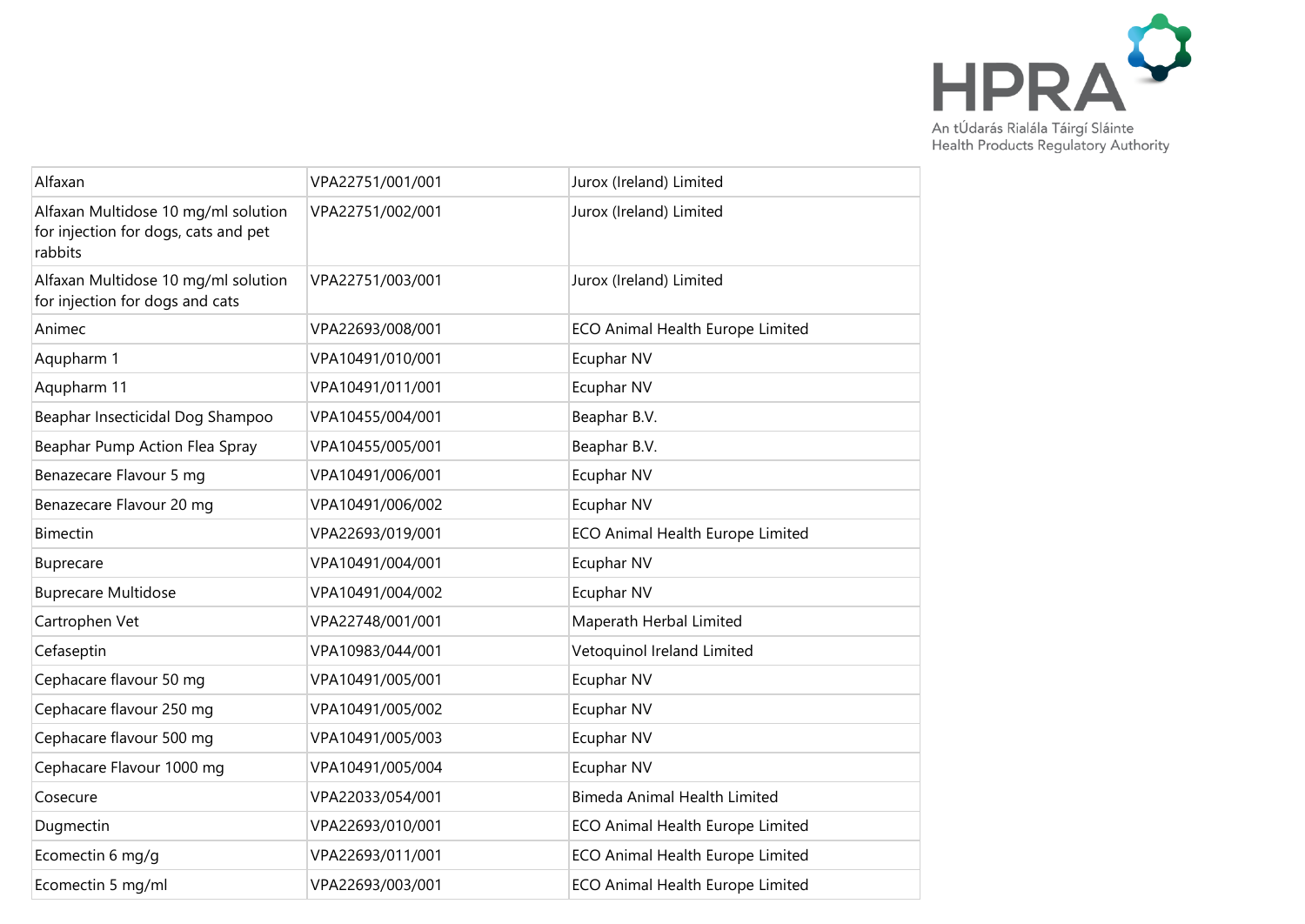

|                  | ECO Animal Health Europe Limited |
|------------------|----------------------------------|
| VPA22693/013/001 | ECO Animal Health Europe Limited |
| VPA22693/001/001 | ECO Animal Health Europe Limited |
| VPA10491/007/004 | Ecuphar NV                       |
| VPA10815/061/001 | Ceva Santé Animale               |
| VPA22693/006/001 | ECO Animal Health Europe Limited |
| VPA22693/007/001 | ECO Animal Health Europe Limited |
| VPA22693/005/001 | ECO Animal Health Europe Limited |
| VPA10491/008/001 | Ecuphar NV                       |
| VPA22693/018/001 | ECO Animal Health Europe Limited |
| VPA22693/020/001 | ECO Animal Health Europe Limited |
| VPA22693/021/001 | ECO Animal Health Europe Limited |
| VPA22693/022/001 | ECO Animal Health Europe Limited |
| VPA22693/017/001 | ECO Animal Health Europe Limited |
| VPA22693/002/001 | ECO Animal Health Europe Limited |
| VPA22693/004/001 | ECO Animal Health Europe Limited |
| VPA10815/059/001 | Ceva Santé Animale               |
| VPA10815/060/001 | Ceva Santé Animale               |
| VPA22693/012/001 | ECO Animal Health Europe Limited |
| VPA10804/006/001 | PHARMAQ AS                       |
| VPA22693/014/001 | ECO Animal Health Europe Limited |
|                  | VPA22693/009/001                 |